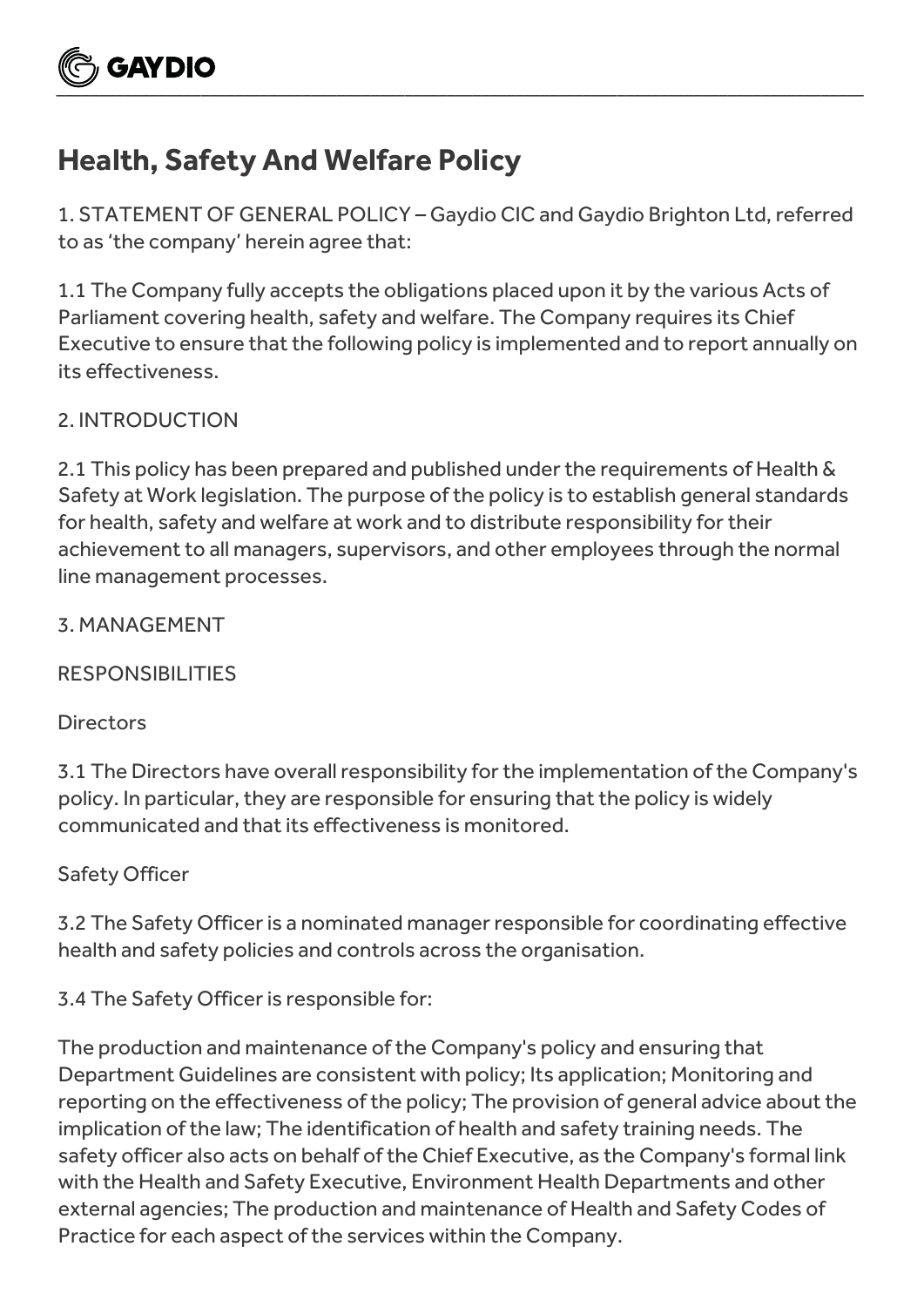

## 4. HEALTH AND SAFETY MANAGEMENT PROCESS

4.1 The Company believes that consideration of the health, safety and welfare of staff is an integral part of the management process. The provision of the Health and Safety at Work etc Act, associated Codes of Practice and E.C. Directives will be adopted as required standards within the Company. Responsibility for Health, Safety and Welfare matters shall be explicitly stated in management job descriptions.

4.2 The Company will approach Health, Safety and Welfare in a systematic way, by identifying hazards and problems, planning improvements, taking executive action and monitoring results so that the majority of Health, Safety and Welfare needs will be met from locally held budgets as part of day-to-day management, although many Health and Safety problems can be rectified at little additional cost.

4.4 If unpredictable Health and Safety issues arise during the year, the Directors will assess the degree of risk, in deciding the necessary resources and actions to commit to addressing these issues.

#### 5. HEALTH, SAFETY AND WELFARE GUIDELINES

5.1 It is the policy of the Company to produce appropriate Health, Safety and

Welfare policies or guidelines. These embody the minimum standards for Health, Safety and Welfare for the department and the work organised within it.

5.2 The company will bring the guidelines to the attention of all members of staff and consult with appropriate Health and Safety representatives about the updating of these guidelines. The model contents of a guideline are:

regulations governing work within the organisation; clear reference to safe methods of working, for example nursing procedures, manufacturers' manuals; information about immediate matters of Health, Safety and Welfare concern, such as fire drills, fire exits, first aid; training standards; the role and identity of the Health and Safety representative; names of specialist advisers who can be approached about the work of the department; accident reporting procedures; safety rules; fire procedures; policies agreed by the Company.

5.3 A model guideline is attached (Appendix A).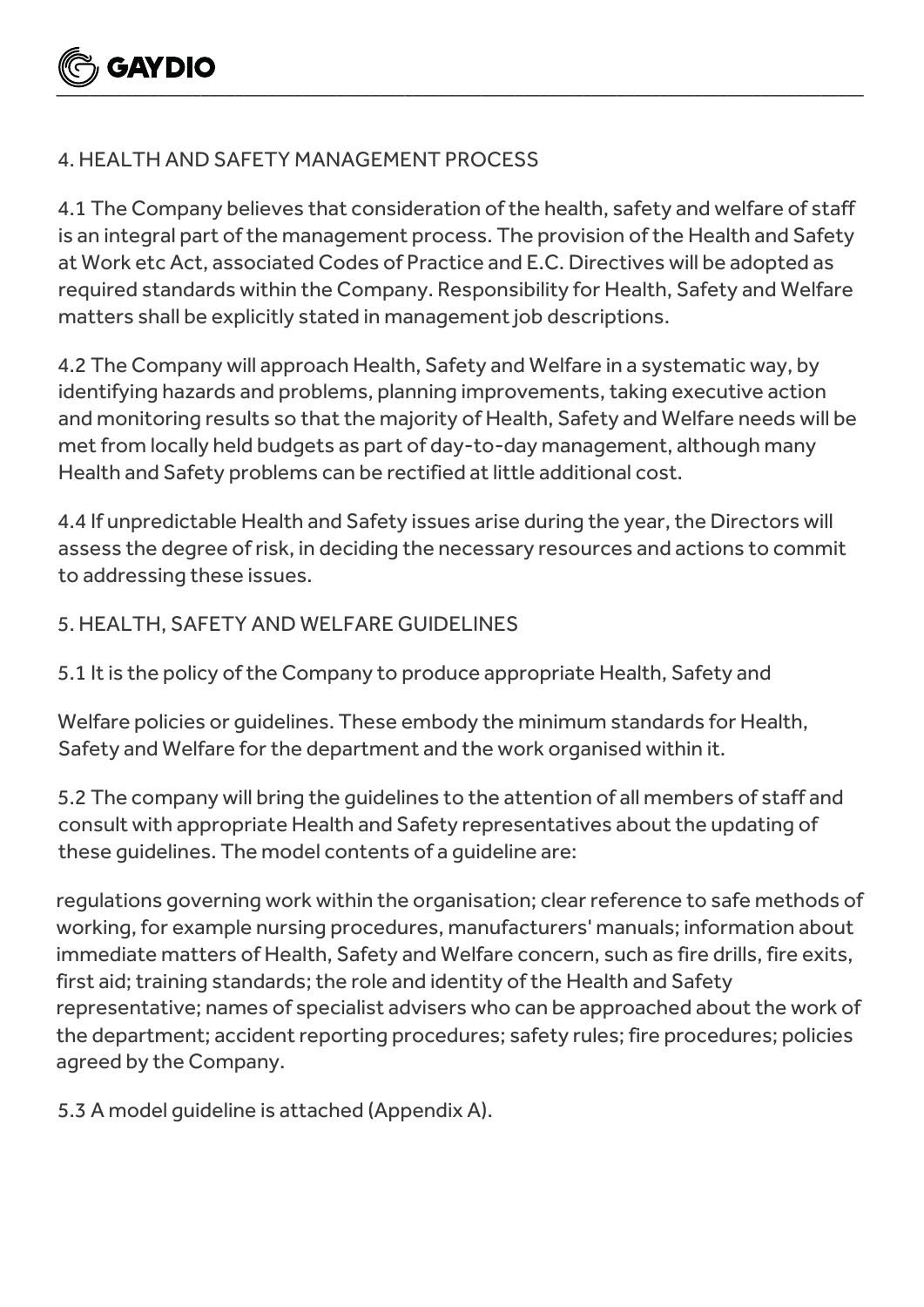

## 6. IDENTIFICATION OF HEALTH AND SAFETY HAZARDS AND PROBLEMS

6.1 It is the policy of the Company to require a thorough examination of Health, Safety and Welfare performance against established standards, at least annually. The technique to be adopted for such examinations will be the 'Safety Audit'. The Audit requires review of: standards laid down in the policy; guidelines; relevant regulations; environmental factors; staff attitudes; staff instructions; methods of work; contingency plans; recording and provision of information about accidents and hazards.

The information obtained by the Audit will be used to form the basis of the plan for the department for the following year. Audits must be completed by July of each year.

The responsibility for ensuring that audit activity is carried out as part of this policy rests with the Directors and will be carried out by the Safety Officer.

It is management's responsibility to ensure that any deficiencies highlighted in the Audit are dealt with as speedily as possible.

In addition to carrying out Safety Audits, it is the responsibility of the relevant manager to check, at least quarterly, all portable equipment, including electrical appliances, in their area, and to ensure that all problems are immediately dealt with.

It must be emphasised that managers have a continual responsibility for the elimination of hazards in order to maintain a safe working environment. Any hazard which is identified by staff must be reported to the departmental head as soon as possible.

## 7. SAFETY REPRESENTATIVES

7.1 The Company will support Safety Representatives in carrying out their role and give all reasonable assistance. Safety Representatives will be encouraged to discuss specific health and safety issues with the relevant Head of Department. They may also formally report hazardous or unsafe circumstances to the Head of Department and will be formally notified of the remedial action taken or be given a reason why the action cannot be taken.

## 8. TRAINING

8.1 Health and Safety training shall be incorporated within annual training programmes, as part of the development of a systematic training plan. Health and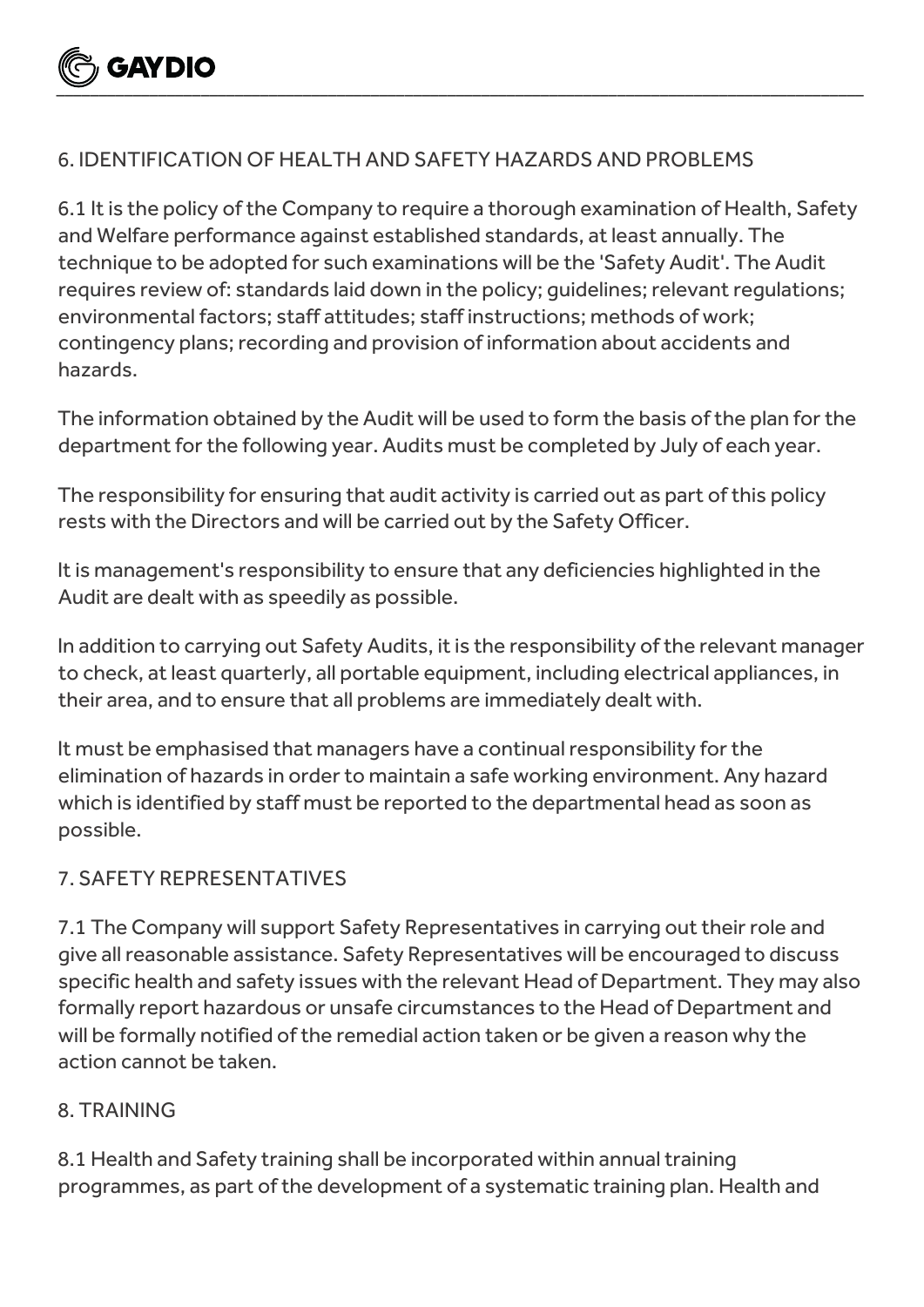

Safety training needs will, therefore, be identified and planned for in the same manner as other training needs.

8.2 Four areas of need shall be given special priority: training for managers, to equip them with an understanding of the manager's responsibilities under this policy, and the role and purpose of safety representatives; training for safety representatives to enable them to discharge their function; training for all members of staff to acquaint them with the main provisions of the law and its practical implication, the main features of this policy and key safety rules; induction and in-service training for staff at all levels to acquaint them fully with new requirements and hazards.

# 9. RECORDS, STATISTICS AND MONITORING

9.1 The Company will operate systems for recording, analysis and presentation of information about accidents, hazard situations and untoward occurrences Advice on systems will be provided by the Safety Officer, in conjunction, where appropriate with specialist advisory bodies for example local Environmental Health Departments, and the responsibility for the operation of these systems rests with managers and supervisors at all levels. Information obtained from the analysis of accident statistics must be acted upon and, where necessary, bids for additional expenditure made to the Chief Executive

## 10. REPORTS TO THE HEALTH AND SAFETY EXECUTIVE

10.1 The responsibility for meeting the requirements of the Reporting of Injuries, Diseases and Dangerous Occurrences Regulations 1985 to the Health and Safety Executive, shall rest with the Chief Executive as delegated to the Safety Office.

## 11. SPECIALIST ADVISORY BODIES

11.1 Certain bodies and the individual members of those bodies, have always had a Health and Safety role, most notably, the Health & Safety executive, or local Environmental Health Departments. If further specialist advice is required, this may be obtained by Managers from expert individuals or bodies outside the Company.

## 12. THE OCCUPATIONAL HEALTH SERVICE

12.1 It is the policy of the Company to provide comprehensive Occupational Health Services for all staff. Such services are provided confidentially to the individual employee and include counselling on Health and associated matters, investigation of hazards and accidents, environment studies, health interviews and employment medicals.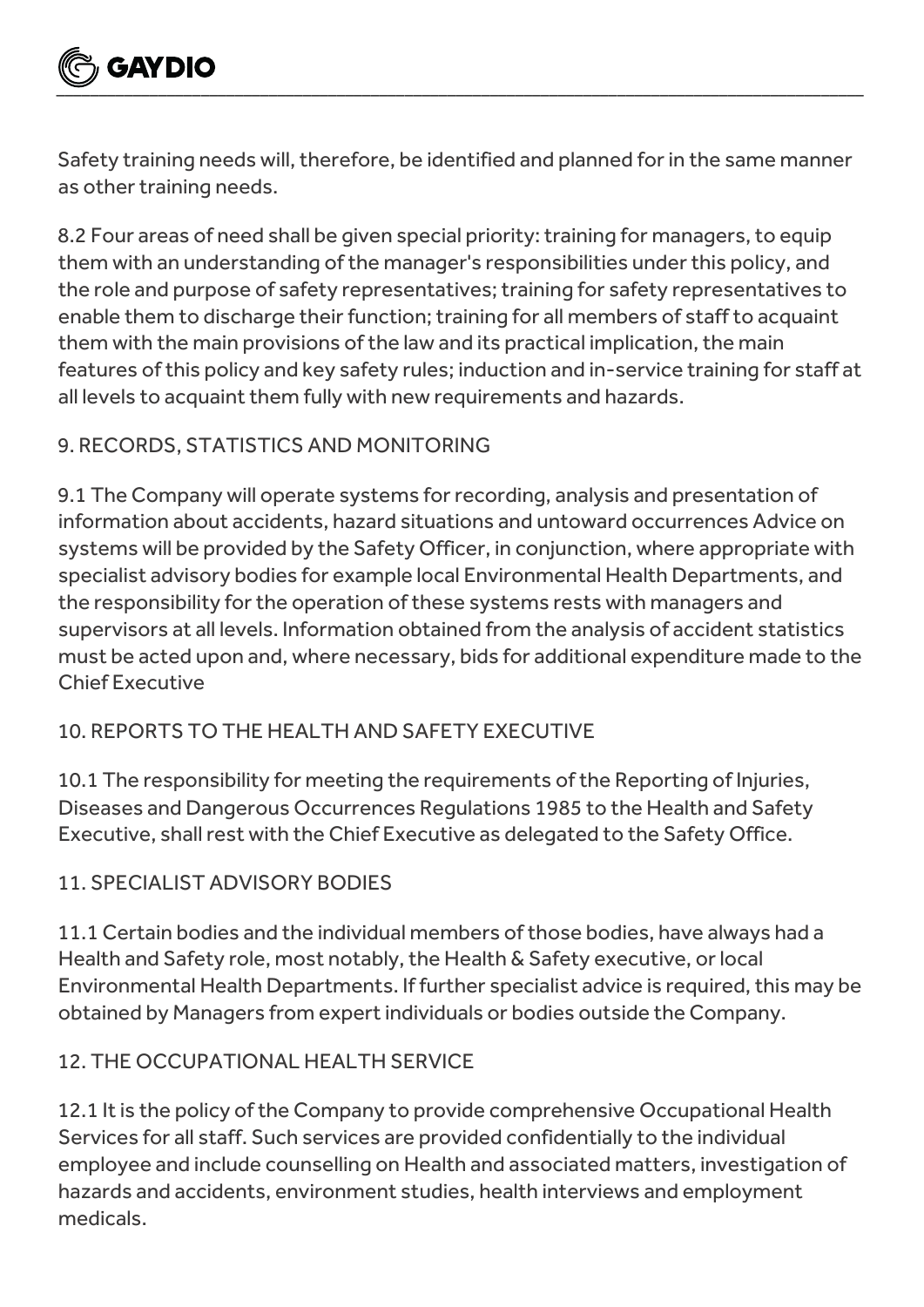12.2 The Service is staffed by Occupational Health Physicians and Nurses who are specially trained in their field.

13. FIRST AID

13.1 It is the policy of the Company to make provision for First Aid and the training of 'First Aiders' in accordance with the First Aid Regulations (1982). The Safety Officer is responsible for ensuring the Regulations are implemented and for identifying training needs.

# 14. FIRE

14.1 The Chief Executive is responsible for ensuring that the staff receive adequate fire training, and that nominated fire officers are designated in all Company premises. The Chief Executive delegates these responsibilities to the Directors.

14.2 In addition the Company will nominate a Fire Officer (this may be the Safety Officer or someone external to the Company)

report and advise on the standard of fire safety in the Company's premises and the standard of fire training of its staff; undertake overall responsibility for fire training; assist in the investigation of all fires in the Company's premises and to submit reports of such incidents.

# 15. CONDEMNATION AND DISPOSAL OF EQUIPMENT

15.1 Procedures for the, condemnation and disposal of equipment are set out in the Company's Standing Financial Instructions. Managers introducing new equipment should have new equipment checked by the Safety Officer.

## 16. FOOD HYGIENE

16.1 Those Managers who have responsibility for food acquisition, storage, processing and serving, and staff induction and training, are responsible for ensuring that these functions are undertaken to the necessary legal standards. Any suspected outbreak of food poisoning or other unexplained and possibly food related incidents must be reported to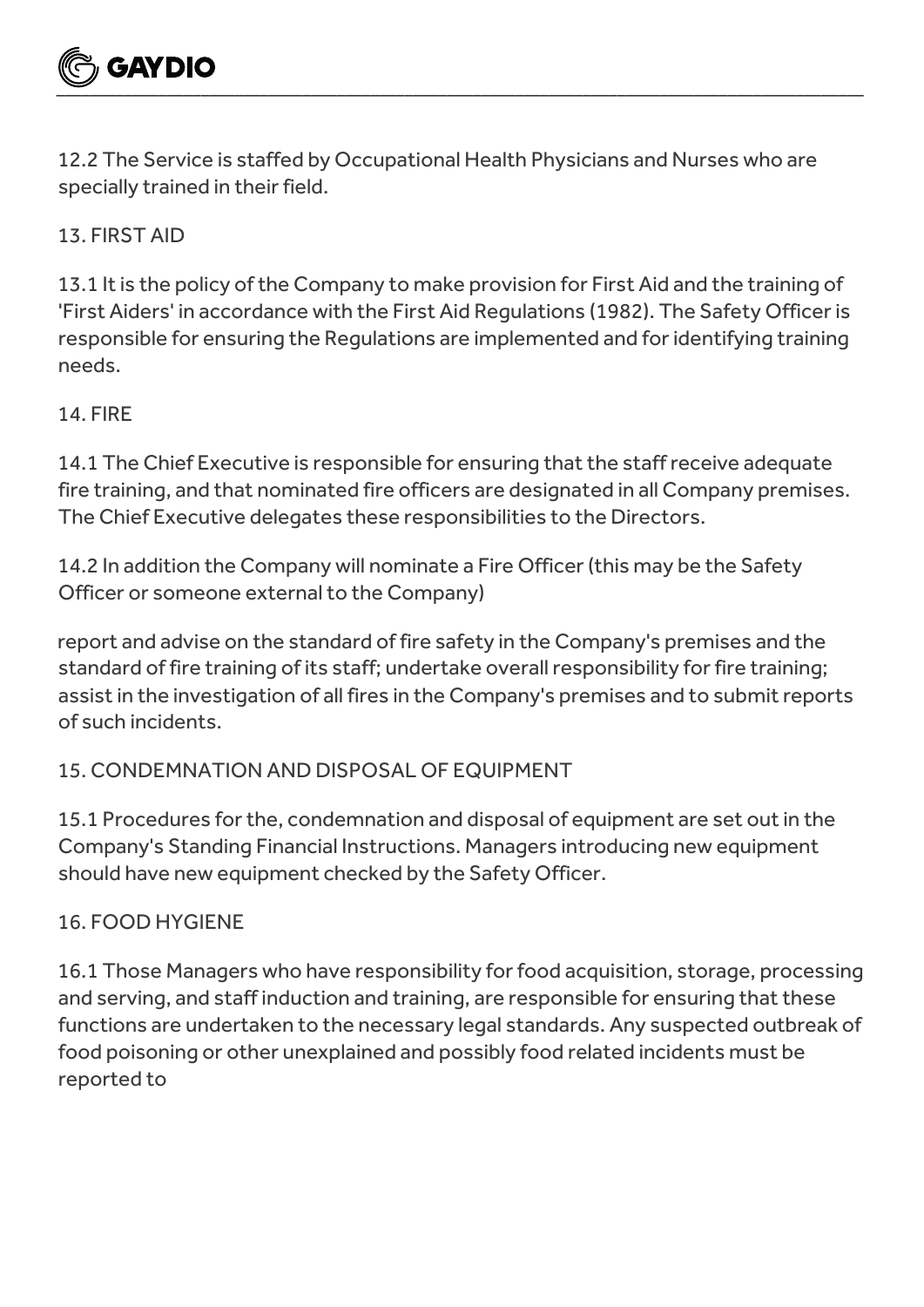

## 17. LIFTING AND HANDLING

17.1 Managers are responsible for informing staff of safe lifting techniques. The Safety Officer will identify specific training needs. The Personnel Office / Head Office will ensure training in lifting and handling is provided to staff.

#### 18. NON-SMOKING ON COMPANY PREMISES

18.1 The Company has agreed that there will be no smoking in its buildings. The overall aim is to reduce smoking and so save life, reduce risk of fire, prevent unnecessary illness and chronic disability. The rules relating to smoking on Company premises are available from the Personnel Department / Head Office.

## 19. CONTROL OF SUBSTANCES HAZARDOUS TO HEALTH

19.1 The Control of Substances Hazardous to Health Regulations (COSHH) require the Company to identify those substances which are in use and which are hazardous to health (as legally defined) and to assess the risk of those substances. The Company must also provide and use controls to prevent exposure to substances hazardous to health; maintain controls by monitoring exposure, or by health surveillance of employees; and provide information, instruction and training for employees on all these matters. The Safety Officer is responsible for implementing these Regulations.

## 20. COMPUTER INSTALLATIONS AND VISUAL DISPLAY UNITS

20.1 All new computer installations must adhere to the British Standard Specifications and comply with the Health and Safety (Display Screen Equipment) Regulations 1992. All new employees operating VDUs are issued with a copy of the Health and Safety Executive Booklet entitled 'Working with VDUs'. New employees who regularly use VDUs will be required to undergo sight screening.

## 21. CONTROL OF WORKING TIME

The Company is committed to the principles of the Working Time Regulations

(1998). No member of staff is expected to work more than 48 hours per week (including overtime) unless there are exceptional circumstances. Similarly all other requirements of the regulations e.g. in relation to breaks, night workers etc. will be complied with.